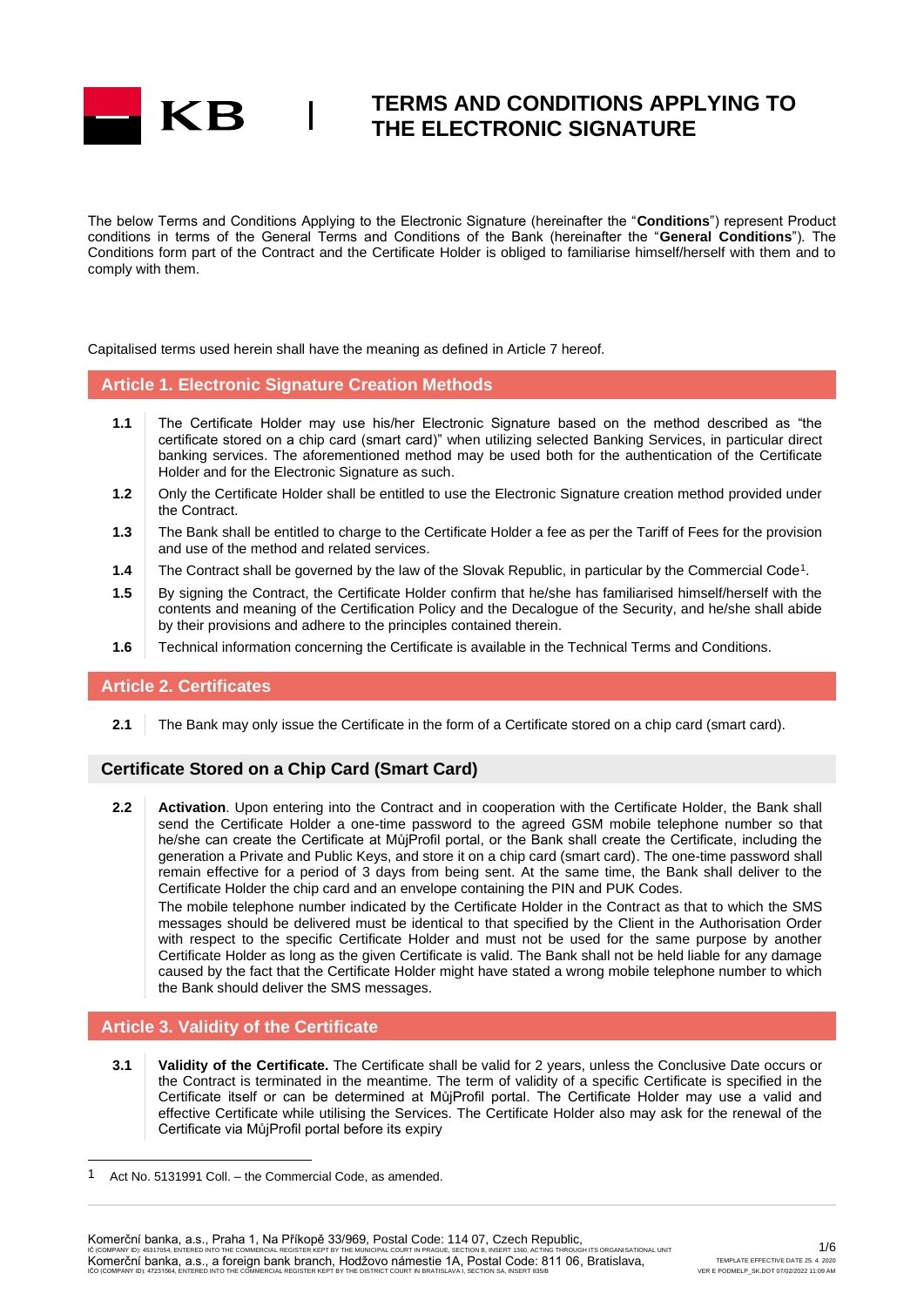- **3.2** If the Certificate Holder asks for the renewal of the Certificate before its expiry, the Bank shall issue him/her with a new Certificate under the existing Contract, unless the Conclusive Date occurs or the Contract is terminated before the date of the submission by the Certificate Holder of the request for the renewal of the Certificate. The Bank shall issue the new Certificate in the same form and with the same identification data as the previous one. As of the moment of issue of the new Certificate, the Certificate Holder shall not be allowed to use the previous one any longer. The procedure described in Article 2 hereof shall accordingly apply to the issue of a new Certificate.
- **3.3** If the identification data of the Certificate Holder stated in the Contract (including the mobile telephone number to which the SMS Messages are to be sent) should change, the Certificate Holder shall be obliged to notify the bank of this fact without any unnecessary delay in writing and to execute an amendment to the Contract with the Bank, or to apply for the issue of a new Certificate. If the electronic address of the Certificate Holder stated in the Contract should change, the Certificate Holder shall be obliged to notify the Bank in writing at the Client's Point of Sale. The Bank shall not be obliged to accept any change to the mobile telephone number to which the SMS Messages are to be sent or to the agreed-upon electronic address, if the new number/address are not identical to those specified by the Client in the Authorisation Order with respect to the specific Certificate Holder whose identification data should be changed.

### **Article 4. Blocking the Certificate**

- **4.1** If the Certificate is blocked, its validity shall be suspended until the Certificate Holder asks the Bank to reactivate it. The Certificate Holder shall be informed about the method blocking on the contact telephone number specified in the Contract.
- **4.2 Blocking by the Certificate Holder**. The Certificate Holder may request the method blocking at any time on the telephone number +420 955 551 552, at any of the Bank's points of sale or at MůjProfil portal on the Bank's website. The Certificate Holder shall be obliged to request the method blocking any time he/she suspects that the method might have been misused.
- **4.3 Blocking by the Bank.** The Bank shall block the Certificate and possibly also demand that the Certificate Holder apply for the reactivation of the Certificate if at least one of the following events occurs:
	- The method has been arranged on the basis of false, incomplete or misleading information,
	- The identification data that form part of the method is no longer valid,
	- The Certificate Holder is in breach of any of his/her duties under the Contract,
	- The mobile telephone number to which the Bank should send the one-time password and SMS Messages has been used in several Contracts and/or for several Clients,
	- The Bank ceases to provide the given method.
	- The Bank is required to do so by law,
	- Security risks have increased or might increase, or measures relating to the erroneous inputting of security data or the use of the method have become stricter.
- **4.4** For Certificates stored on a chip card (smart card), the chip card shall be blocked after the third incorrect PIN entry. The Certificate Holder may ask for the chip card to be unblocked at the Client's Point of Sale or can do it by himself/herself using the KB Cryptoplus application. In both cases, the Certificate Holder must enter the PUK Code to unblock the chip card.

### **Article 5. Security**

- **5.1 Security Prior to Activating the Method – loss or theft**. If the mobile telephone to which the one-time password should be sent is lost or stolen or the e-mail address to which the one-time password should be sent is misused or blocked before you create the Certificate, or the mobile telephone to which the one-time password should be sent is lost or stolen prior to activating the method, the Certificate Holder shall be obliged to notify the Bank without any unnecessary delay to the telephone number **+420 955 551 552** and agree upon an alternative method of the delivery of a new one-time password. The Bank shall subsequently invalidate the old password. The Bank can deliver the one-time password at the electronic address of the Certificate Holder, if such an address is stated in the Contract, in the case of the Certificate.
- **5.2 Certificate.** The Certificate Holder shall be fully responsible for the process of the creation of the Certificate, including the generation of a Public and Private Key on the PC that the Certificate Holder has used for this purpose. Being the sole user of the Certificate including the Private Key, the Certificate Holder shall be liable for their use.
- **5.3** A Private Key stored in a data file is protected by a password. A Private Key stored on a chip card is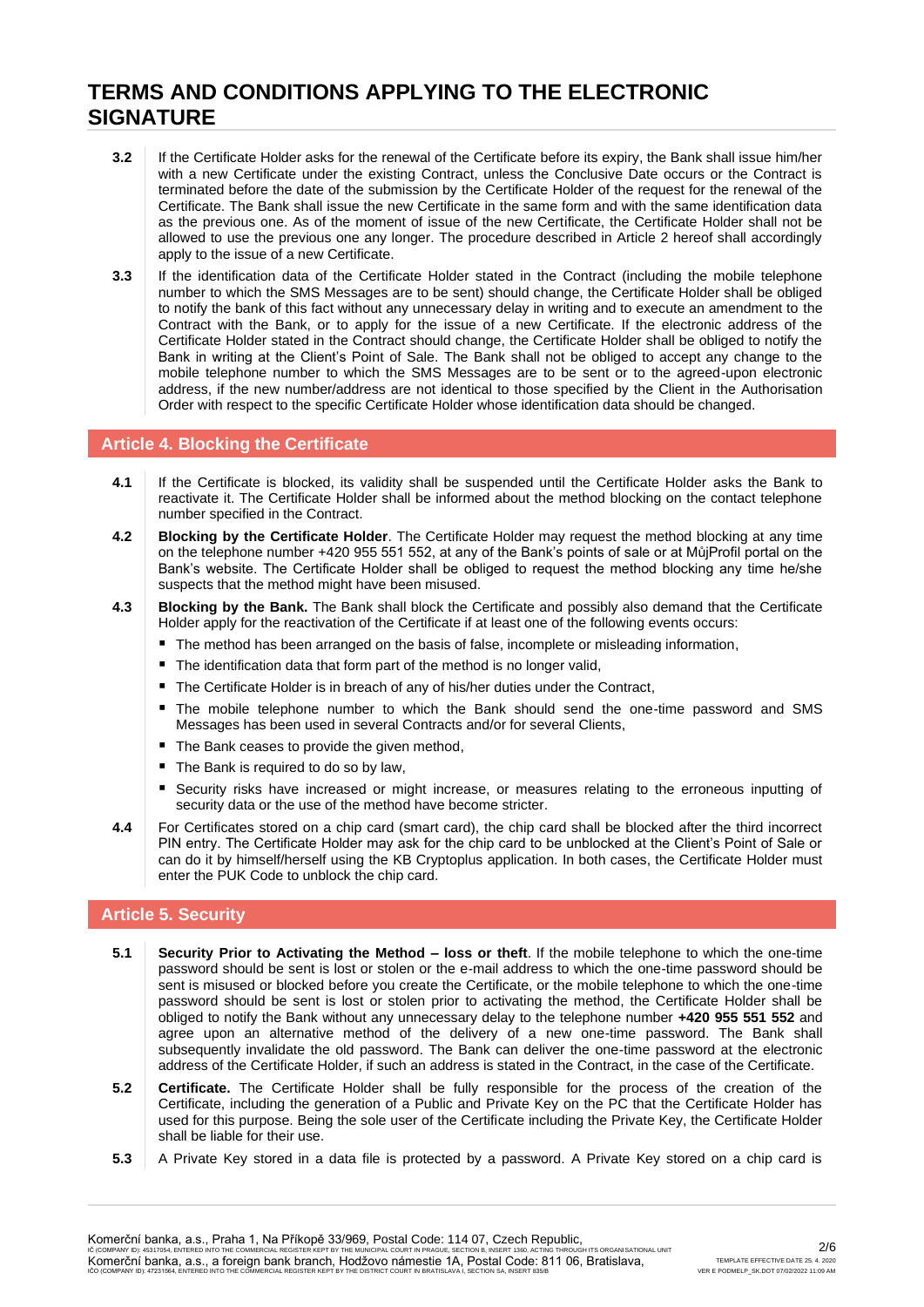protected by a PIN Code.

- **5.4** The Certificate Holder shall be obliged to protect his/her Private Key, the password and, as the case may be, the PIN and PUK Codes, to be used with the Private Key throughout the entire term of the validity of the Certificate, in particular from a possible loss, disclosure to a third party, alteration, or unauthorised use. The password or the PIN and PUK Codes to be used with the Private Key must not be stored in the same place or on the same media as the Private Key and may never be stored in any manner that would make them accessible to third parties. In particular, the Certificate Holder must not leave an unsecured Private Key in the PC with a password entered and the key activated, or leave the chip card inserted in the chip card reader outside the time when he/she is logging into a given Banking Service or is using the Electronic Signature. The Certificate Holder must continuously make sure that the Certificate has not been lost, stolen, misused or used without authorisation.
- **5.5 Loss of the chip card (smart card).** If the chip card (smart card) on which the personal certificate is stored is lost, or if the chip card security features are lost, the Certificate Holder shall be obliged to notify the Bank without any unnecessary delay to the above telephone number and apply for blocking the personal certificate.
- **5.6** The Bank shall be entitled to suspend the Service temporarily for serious reasons, particularly those of a security nature. In cases as stipulated in the Act on Bankruptcy and Restructuring,  $2$  the Bank shall be entitled to block access to the Service or suspend the provision of the Service.
- **5.7** The Certificate Holder shall be obliged to notify the Bank without any unnecessary delay of the loss, theft or any ascertained risk of threatened misuse of the Certificate (the password, PIN and PUK Codes) and request the blocking of the specific method.

#### **General Provisions**

- **5.8** The Certificate Holder shall discharge his/her duty to inform the Bank pursuant to these Conditions at the Client's Point of Sale, by e-mail delivered at the address indicated in the relevant Product Terms and Conditions, or over the telephone to the above telephone number. If the Certificate Holder fails to fulfil the duty to inform the Bank within 3 Business Days from the day on which such duty has arisen without being prevented from doing so by particularly serious reasons, the Certificate Holder shall be deemed to have failed to notify without any unnecessary delay.
- **5.9** Electronic communications networks (public telephone lines, mobile network lines, e-mail and fax) used for mutual communication between the Bank and the Certificate Holder pursuant to these Conditions are beyond the direct control of the Bank; therefore the Bank is not liable for any damage caused to the Certificate Holder by their potential misuse. The Certificate Holder acknowledges that the relevant providers of electronic communications services are obliged to secure the protection of these networks and the confidentiality of messages sent via the networks, as envisaged particularly in Act No. 610/2003 Coll., on Electronic Communications, as amended.
- **5.10** The Bank shall not be held liable for any unauthorised or erroneously performed payment transactions, for any damage incurred by the Certificate Holder as a result of a breach of his/her duties set forth herein, or for any loss or damage resulting from an incorrect authorisation or non-execution of an Order due to reasons caused by the Certificate Holder or a payee. The bank shall neither be held liable for any misuse of the Certificate resulting from misuse of a PC used by the Certificate Holder (e.g. caused by software supplied by another supplier, a virus infected PC, hardware fault etc.).
- **5.11** The Bank shall not be held liable for cases where the Certificate cannot be used due to circumstances that are beyond the Bank's control and/or beyond the control of the Bank's partners (in particular a power failure, interruption to the connection with the Bank via a public telephone/Internet network, strike, etc.). The Bank shall not be obliged to demonstrate to the Certificate Holder that it has followed the procedure that makes it possible to verify that an Order has been submitted, a particular payment transaction has been authorised, correctly documented and entered in the books, and it has not been affected by technical problems or other flaws.
- **5.12** The Bank shall hold the Certificate Holder liable for any damage it may suffer in case the Certificate Holder breaches his/her duties set forth herein.

### **Article 6. Termination of the Contractual Relationship**

**6.1** The Contract shall expire/be terminated: a) By a notice of termination served by either of the contracting parties. Both the Bank and the Certificate

<sup>2</sup> Act No. 7/2005 Coll. on Bankruptcy and Restructuring, as amended.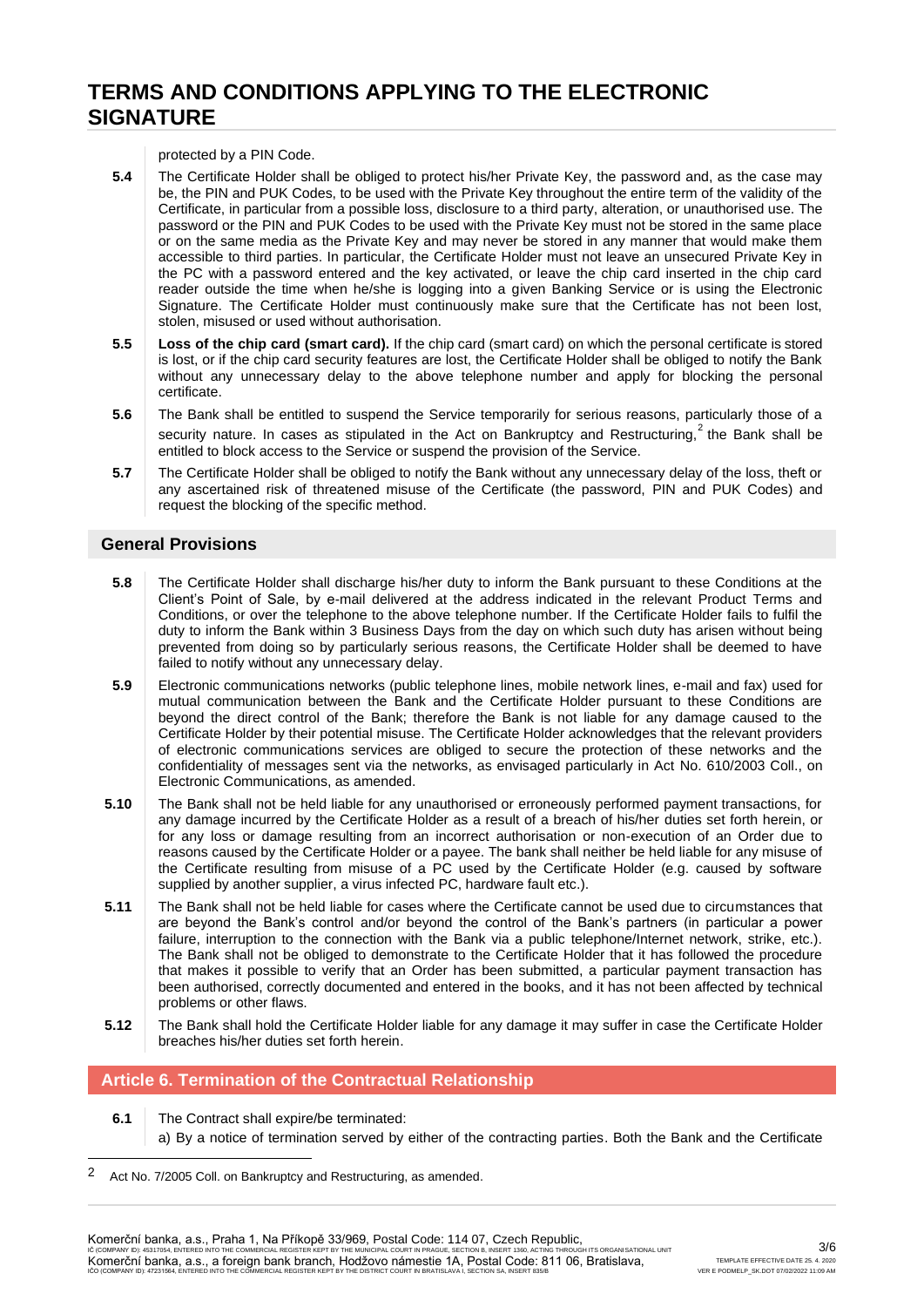Holder shall be entitled to terminate the Contract in writing at any time without giving a reason. The notice of termination served to the Bank shall become effective on the next succeeding Business Day following the day of receipt of the notice. The notice of termination served to the Certificate Holder shall become effective on the last day of the month following the month in which he/she receives the notice.

- b) As at the Conclusive Date.
- c) The Initial Contract for the Issue and Use of a Personal Certificate shall expire automatically upon the expiry of the Certificate.
- **6.2** The Bank's right to cancel the Contract in accordance with the General Conditions shall not be prejudiced by this provision.
- **6.3** The Certificate Holder shall not be allowed to use the Certificate after the expiry/termination of the Contract.

#### **Article 7. Definition of Terms**

**7.1** Capitalised terms used herein shall have the following meaning:

"**Administration Order**" shall mean a power of attorney by which the Client authorises the Certificate Holder to use a particular DB Service to the extent set forth in the Administration Order.

"**Bank**" shall be Komerční banka, a.s., registered office at Praha 1, Na Příkopě 33/969, Postal Code: 114 07, Czech Republic, IČO (Company ID): 45317054, entered into the Commercial Register kept by the Municipal Court in Prague, Section B, Insert 1360, acting through its organisational unit Komerční banka, a.s., pobočka zahraničnej banky (a foreign bank branch), registered office at Hodžovo námestie 1A, Postal Code: 811 06, Bratislava, IČO (Company ID): 47 231 564, Slovak Republic, entered into the Commercial Register kept by the District Court in Bratislava I., Section: Po, Insert No. 1914/B.

"**Banking Services**" shall mean any banking deals, services and products the Bank is entitled to deliver pursuant to applicable law.

"**Business Day**" shall mean a day that does not fall on a Saturday, a Sunday, a public holiday or other holidays within the meaning of the applicable law, on which the Bank is open for the provision of Banking Services and on which other institutions that take part in the provision of Banking Services, or on which the provision of the Banking Services depends, are open and provide the relevant services. A day declared as a non-business day by the Bank due to particularly serious operational reasons shall not be considered a Business Day.

"**Certificate**" shall mean an Electronic Signature creation method consisting in creating a personal certificate that makes it possible to authenticate a signatory. It contains the Public Key, Private Key and Certificate Holder's identification data.

"**Certificate Holder**" shall mean a person who has entered into the Contract with the Bank and who, while entering and discharging the Contract, acts under an employment relationship existing between him/her and the Client as at the date of execution of the Contract, or while performing mutually agreed activities for any of the Clients pursuant to a mutual agreement, either as a Plenipotentiary or as a Statutory Body.

"**Certification Policy**" shall mean a document in which the Bank sets forth the rules and procedures for using the Certificate and its specification, which the Bank is entitled to modify. The Bank publishes the Certification Policy on its website. The Certification Policy is also available at the Client's Point of Sale. This document is not a Notice as envisaged by the General Conditions.

"**Chip Card PIN**" shall mean a four-digit personal identification number used to verify the holder's authorisation to handle the chip card.

"**Client**" shall mean a person who has entered into the contract for the provision of a given Banking Service with the Bank and on whose behalf the Certificate Holder is entitled to act as a Plenipotentiary or a Statutory Body, within the scope and to the extent of the Administration Order, when the Banking Service is provided.

"**Client's Point of Sale**" shall mean the Bank's point of sale located at the Bank's registered address or another branch/point of sale, if it exists.

**"Conclusive Day"** shall be (i) a day on which the Bank learns, in a trustworthy manner, about the death of a Certificate Holder, i.e., a day on which conclusive documents attesting the fact that the Certificate Holder died or was declared dead are delivered to the Client's Point of Sale (these documents can be, e.g., a death certificate, a court or notary memorandum of performing the inheritance proceedings, decision of the court with a legal power clause concerning the declaration of the Certificate Holder's death, or (ii) a day not earlier than the date as of which all authorisations and access rights of the Certificate Holder as a Plenipotentiary or Statutory Body within the meaning of the Administration Order issued by a given Client shall have been cancelled, provided that all authorisations and access rights of the Certificate Holder as a Plenipotentiary or Statutory Body with respect to any Client shall have ceased to exist.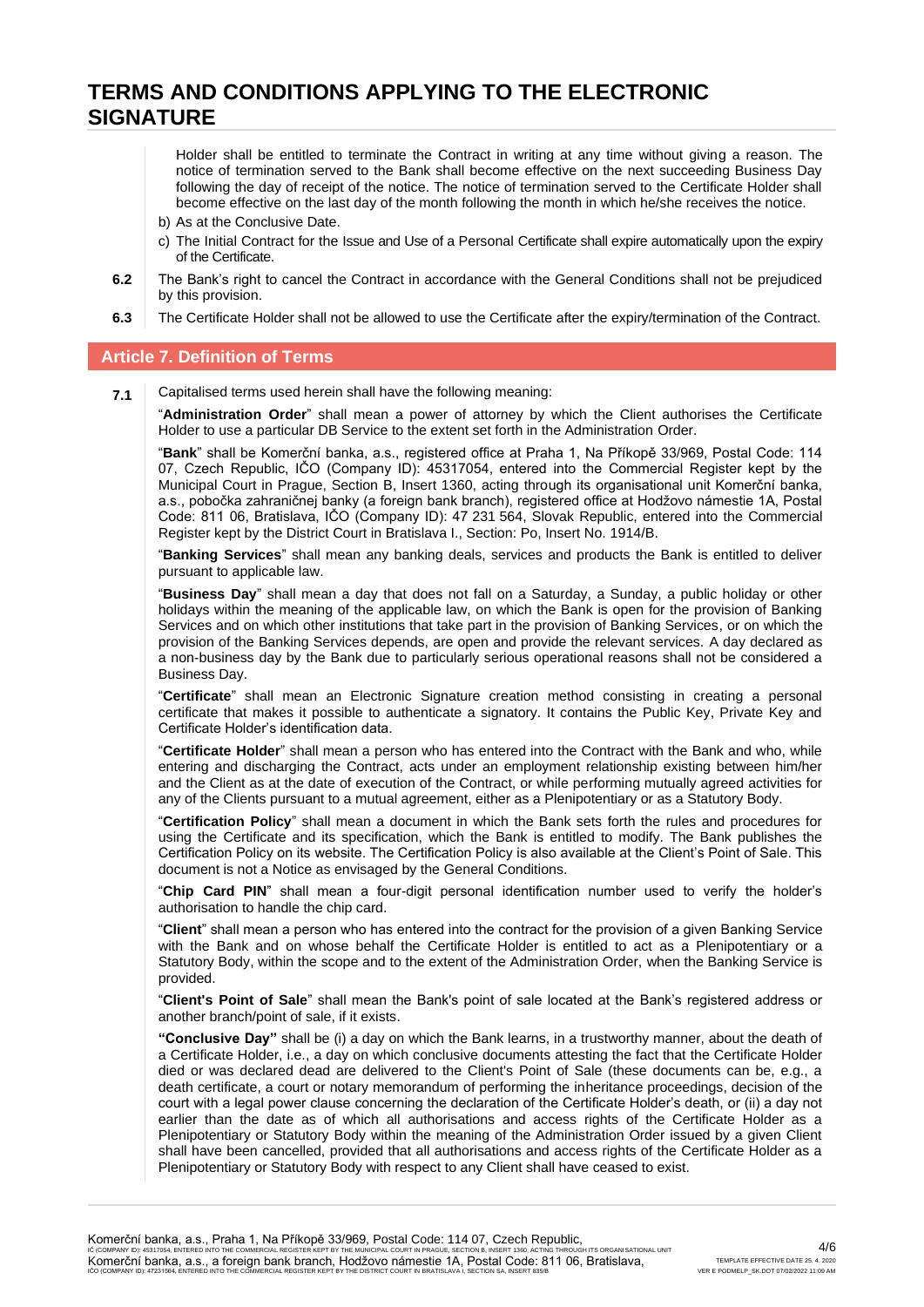"**Contract**" shall mean a contract in which the Bank undertakes to issue the Certificate Holder with the Certificate as an Electronic Signature creation method.

"D**B Service**" is the *Profibanka* direct Banking Service the Client uses under the Contract for the Provision and Use of Direct Banking.

"**Decalogue of the Safe Internet Banking**" is a document in which basic principles of safe use of the Internet banking are defined, which the Bank is entitled to amend. The Bank has made The Decalogue of the Safe Internet Banking public on its website. It is also available at the Bank's points of sale. This document is not a Notice as envisaged in the General Conditions.

"**Electronic Signature**" shall mean an advanced electronic signature within the meaning of the Regulation (EU) No. 910/2014 of the European Parliament and of the Council on electronic identification and trust services for electronic transactions in the internal market and repealing Directive 1999/93/EC, based on the methods the Bank makes available under the Contract.

"**General Conditions**" shall mean the General Business Terms and Conditions issued by the Bank.

"**Initial Contract for the Issue and Use of a Personal Certificate**" shall mean the contract under which the Bank undertakes to issue the Client with the Personal Certificate entered into pursuant to the Terms and Conditions of the Issue and Use of a Personal Certificate.

"**MůjProfil**" shall mean a portal for the support and management of the Electronic Signature creation methods. Můj Profil is accessible to the Certificate Holder on the Bank's website, to which the Client may log in using any Electronic Signature creation method or directly from the DB Service.

"**Notices**" shall mean communications in which further conditions and technical features of providing the Banking Services are specified in accordance with the General Terms and Conditions or relevant Product conditions. The following documents, without limitation to them, are not Notices: The following documents, without limitation to them, are not Notices: the Certification Policy and the Decalogue of the Security.

"**Payment Services**" shall mean Banking Services falling within the scope of payment services as envisaged by the Payments Act (e.g., money transfers, issuing of payment instruments and cash deposits/withdrawals).

"**Plenipotentiary**" shall be a natural person other than a Statutory Body, who is the Certificate holder entitled to use the DB Service to the extent set forth in the Administration Order.

"**Private Key**" shall mean the data used for creating the Certificate Holder's electronic signature in the form of a Certificate.

"**Product Terms and Conditions**" shall mean the Bank's terms and conditions regulating the provision of separate Banking Services.

"**Public Key**" shall mean the data used for verifying the Certificate Holder's electronic signature in the form of a Certificate.

"**PUK Code**" shall mean an eight-digit code used to unblock the chip card.

"**Service**" shall mean any Banking Service provided to the Client and utilizing the Certificate.

"**Statutory Body**" shall mean, notwithstanding the manner in which they act externally on behalf of the Client – legal person; a natural person – statutory body of the legal person; a member of a statutory body of the legal person; or another natural person in a position similar to that of a statutory body of a legal person authorised by the Client by an Administration Order to use the DB Service.

"**Tariff of Fees**" shall mean a list of all charges, other fees and payments for the Banking Services and operations associated with the Banking Services.

"**Technical Terms and Conditions**" shall mean a document in which the Bank sets technical terms of the provision of the direct banking services, which the Bank is entitled to amend. The Bank has made the Technical Terms and Conditions public on its Internet pages. The Technical Terms and Conditions are not a Notice as envisaged in the General Conditions.

**7.2** Any reference to the Bank's website shall mean a reference to www.kb.sk or other web addresses the Bank currently uses or shall use while providing the Banking Services.

#### **Article 8. Final Provisions**

- **8.1** Wherever the contracts and other documents entered into by and between the Bank and the Client, or the contractual documents that are part of such contracts, refer to the Terms and Conditions of the Issue and Use of a Personal Certificate, this shall mean the Terms and Conditions Applying to the Electronic Signature.
- **8.2** The Bank is entitled to amend these Conditions from time to time in the manner set forth in the General **Conditions**

Komerční banka, a.s., Praha 1, Na Příkopě 33/969, Postal Code: 114 07, Czech Republic, IC (COMPANY ID): 45317054, ENTERED INTO THE COMMERCIAL REGISTER KEPT BY THE MUNICIPAL COURT IN PRAGUE, SECTION B, INSERT 1360, ACTING THROUGH ITS ORGANISATIONAL UNIT<br>Komerční banka, a.s., a foreign bank branch, Hodžovo nám IČO (COMPANY ID): 47231564, ENTERED INTO THE COMMERCIAL REGISTER KEPT BY THE DISTRICT COURT IN BRATISLAVA I, SECTION SA, INSERT 835/B